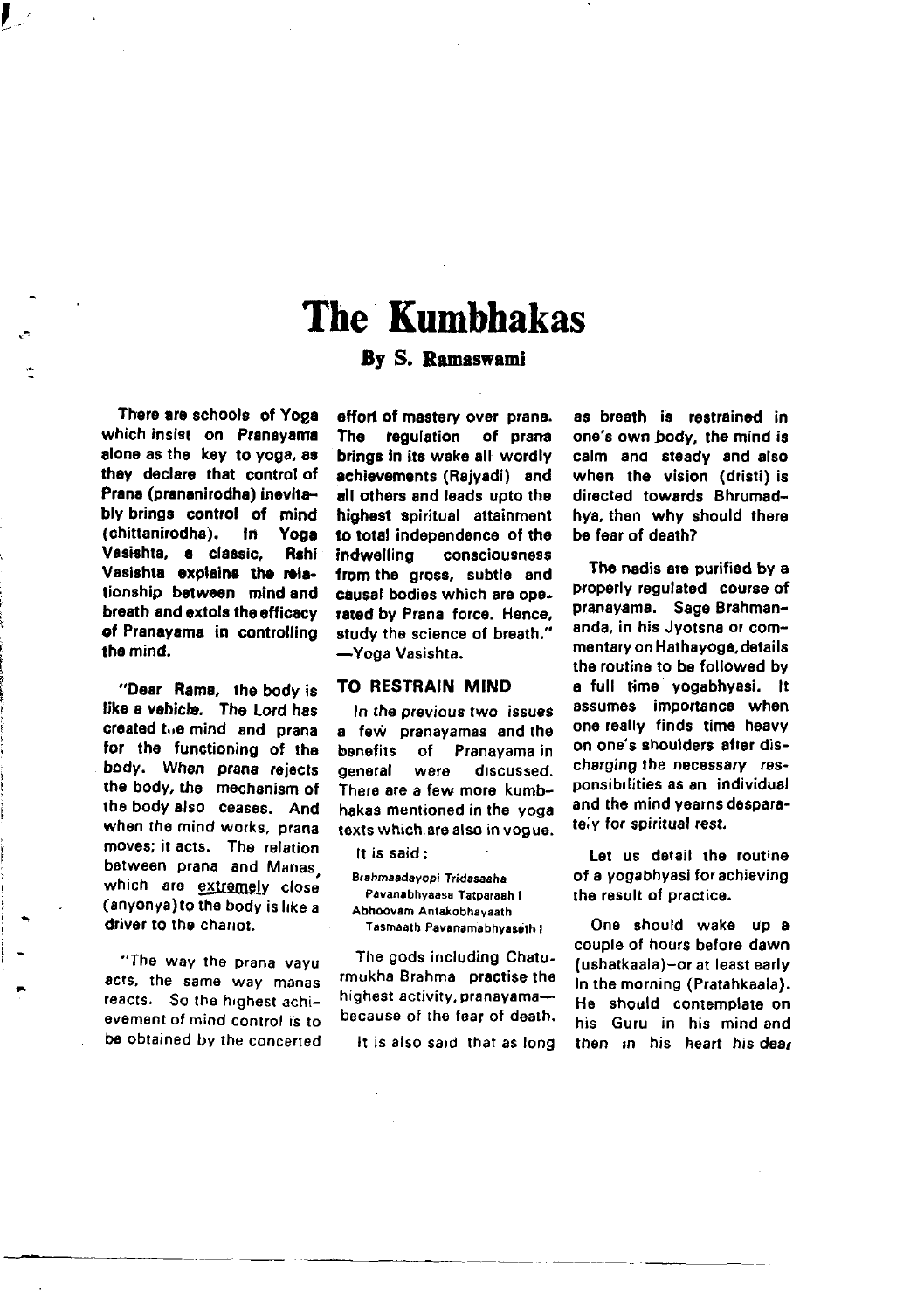deity (Ishtadevata) also. Then he should clean the teeth (danta suddhi), complete the other mornina ablutions (suddhi), a bath and Basmadharanam or Pundradharanam as the case may be.

Then he should choose a clean place (sans insects, obnoxious odour etc.) and pleasant room (Ramya Mata). He then should seat himself in a comfortable vogic pcsture on a soft (mridu) spread. Then again he meditates intently on Ishwara (Guru).

# **START WITH PRAYER**

One then proceeds to do sankalpa as in any religious activity, mentioning the place and time (Desa, Kaala) for the particular vogic activity,

Advetvadi Sriparameswara prasaada purvakam,! Samaadhi Tatphala Sidhyartam Assanznurvakaan Praanaavamadhin Karishye I

Due to the grace of Lord Parameshwara, I now start the practice of yoga starting with Asanas, and other angas like Pranavama for attaining samadhi and other yoga henafits thereof.

Since Nagaraia is referred to as the deity of yoga, one should litter a suitable prayer and proceed with the practice of Asanas.

During the practice of asanas, when one naturally becomes fatiqued, one should remain in Savasanam If he feels freshthereafter, he may continue with Asanas: if still he does not feel upto the mark he is not to proceed with further practice.

Then he should practice a Viparitakarani (It is somewhat between Urdhwaprasritapadasanam aud sarvangasanam) where the back of the neck is stretched facilitating the chinlock in later Kumbhakam.

The next step will be to do Achamanam, start that division of yoga called pranayamam. Think then of the great vogis (yogindra) for inspiration and proceed to pranavamam as detailed by Lord Siva In Kurmapuranam.

What form is given in Kurmpuraanam? Start with mentally saluting the great vogis with their sishyas and Lord Vinayaka. Then with a calm mind he should contemplate on the Lord (siva). He then sits in siddhasana or (Baddha) Padmaasanam. He then should practice Pranavama accompanied by the great Bandhas at the appropriate stages.

To start with one should do 10 breath controls, then increase it daily by 5 numbers. This should be done until one is in a position to do eighty kumbhakams in one sitting, without any difficulty and with a positive sense of well being (susamahita).

The first pranayama should be Nadisoshanam with the

use of alternate nostrils. It is referred to as Anuloma and viloma by some (They are however differently interpreted by various schools).

A kumbhaka called Surva Bheda with the requisite Bandhas should be practised. It should be followed by Uii. ayi, Sitkari, Sitali, Bhastrika and any other pranavama which is well established

 $\overline{\mathcal{L}}$ 

À.

÷

 $\mathcal{C}$ 

It should be followed by certain mudras, (especially Mahaamudra) as taught by one's preceptor.

Then sitting in Padmasanam. the higher yoga practises as Nadanuchintanam, which is enabled by Shanmukhimudra, should he attempted.

Thereafter one should mentally surrender all the benefits of such practice to the Lord (Iswararpanam or Iswarapranidhanam).

## **SATWIC FOOD**

After practice is over one should bathe in hot water *<u>fushnena</u>* vaarinaa). Then the daily duties (nitya karma) done, but briefly.

The above mentioned vogal practice should be repeated at noon time. After some rest, one should have patva (that satwic food mentioned in vogic or avurvedic texts) lunch, but never those items. prohibited. He should. immediately after lunch take cardamom (yelam) cloves or karpura, if desired, betal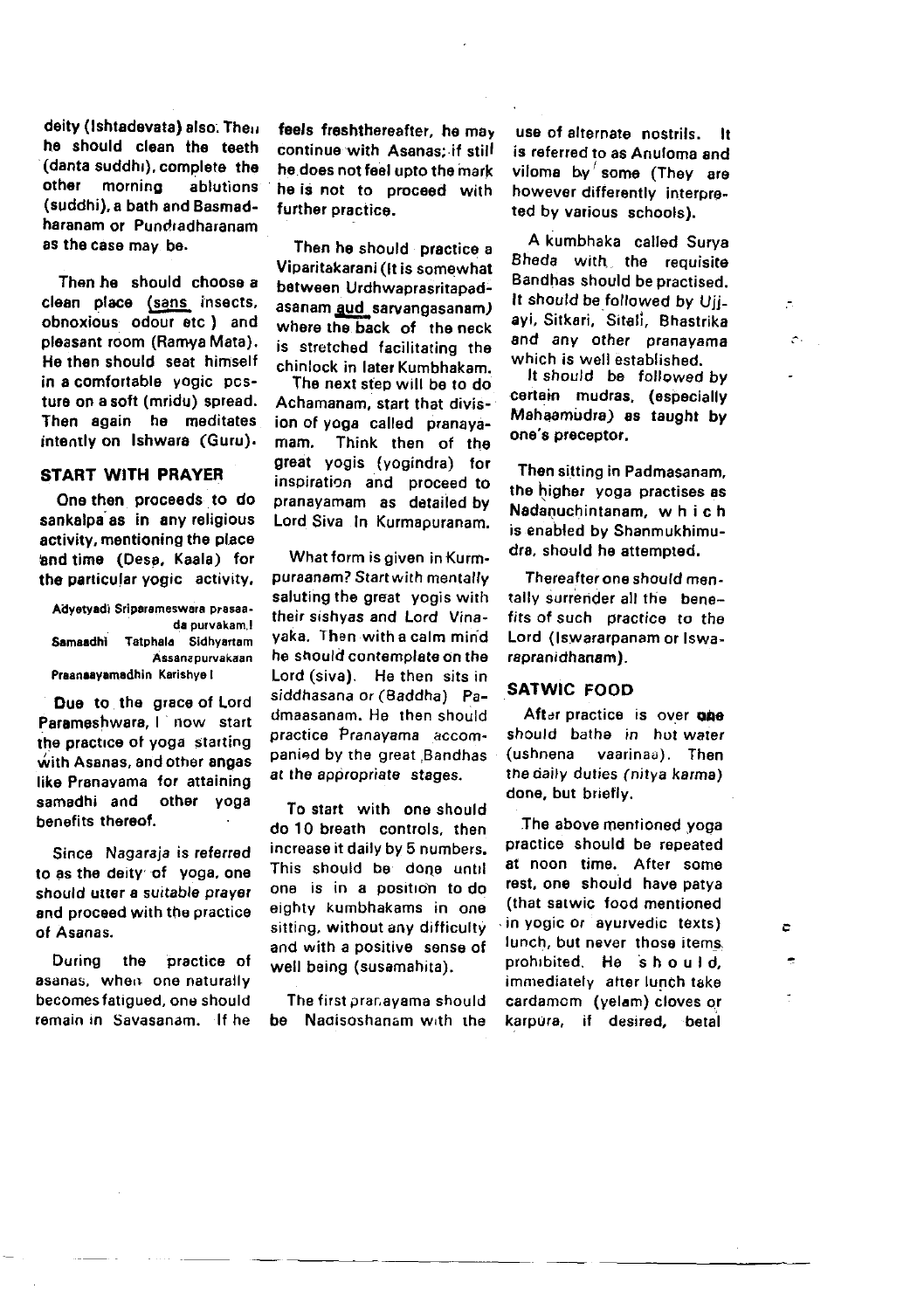eaves (Tambula) without lime, if he practises intenselv the praiseworthy Pranayama.

The yogabhYasi should not indulge in frivolous small talks especially with women. After lunch, he should listen to the Puranas, practice namasankirtanam of lshwara, but preferably reseatch (avalokana) authentic texts of liberation (Mokshasastram) as yoga, sarnkya, vedanta, etc.

By dusk, he petforms the sayam sandhya, but preceded by yogabhyasa as mentioned earlier for over an hour (Trighatika; ghatika=24 minutes).

### FOUR TYPES

Well, a devout yogi practices yoga at midnight also as derailed earlier, but without Viparitakaram, which is the case for the evening session as well.

Yoga should not be practised soon atter taking food.

The different types of Kumbhakas require some elucidation,

Atha Abhvaseth survabhedah Ujjayim chaapi sitalam thastram cha sahita nama Svaat chatushtayakumbhakah Bandhatrayena samyukthe Kevalapraplikaraha.

- Yogasikhopanisad

There are four types of Kumbhakas, to be practised. Suryabhedam, ujjayi, sitalam and Bhastram, these known

as Sahita Kumbhakas. Ona should practice them, kevala kumbhaka facilitated by the three Bandhas.

## Nadisodhana

Na disod hanapranayamam is an extremely popular pranayamam which is normally referred to in Vaidic texts and has been described in detail earlier.

#### Suryabheda

Suryabheda kumbhakam requires as usual a propef asanam. Then tho inhalation is done slowly and deep through the right nostril. According to Hathayoga, such inhalation and subsequent kumbhaka should induce pranic effect up to the hair follicles and the fingertips. Thereafter one should exhale slowly through the left nostnl. The procedure is repeated for a fixed number of times.

Suryabheda helps to relieve heaviness in the head and sinus (kapaaladosham), the four types of Vaatadosha and other diseases caused by microrganisms (krimidosha), Repeated practice according to Hathayoga and Yogakundalini, is a superior yoga practice. According to yogasikha, it also helos in cases of many abdornrnal (udare bahurogaghnam) disorders,

ln general, suryabheda is believcd to 'heat uo' the

system. Hence persons with low blood pressure, inertia may benefit. Some schools refer to Chandrabheda, which is just reversing the process and has the effect of helping hypertensivo patients,

# Sitali

Yet another pranayama called sitali is also quite popular and the procedure followed is as follows:

1) Sit in a comfortable Asana.

2) Curl the tongue into a roll, protrude and inhale through the wet tongue. slowly stretching the neck and dropping the head back in the process.

3) At the end of inhala tion, releaso the curl, fold the tongue and touch the top of the upper palate, touching if possible the urulla. This is called Jihva Bandha. Then stretch the back of the neck. drop the chin to about three inches below the neckpit, forming Kantabandha. After kumbhaka, exhale through<br>alternate nostrils. Repeat alternate wetting the tongue (before inhalation) ...the "air conditioning Pranayama." Done on hot days, this helps remove fatigue.

According to Yoga Sikhopanisad, it helps to correct Pittadosha, suppress hunger and thirst. Hatayoga and Kundalini Upanisad attribute